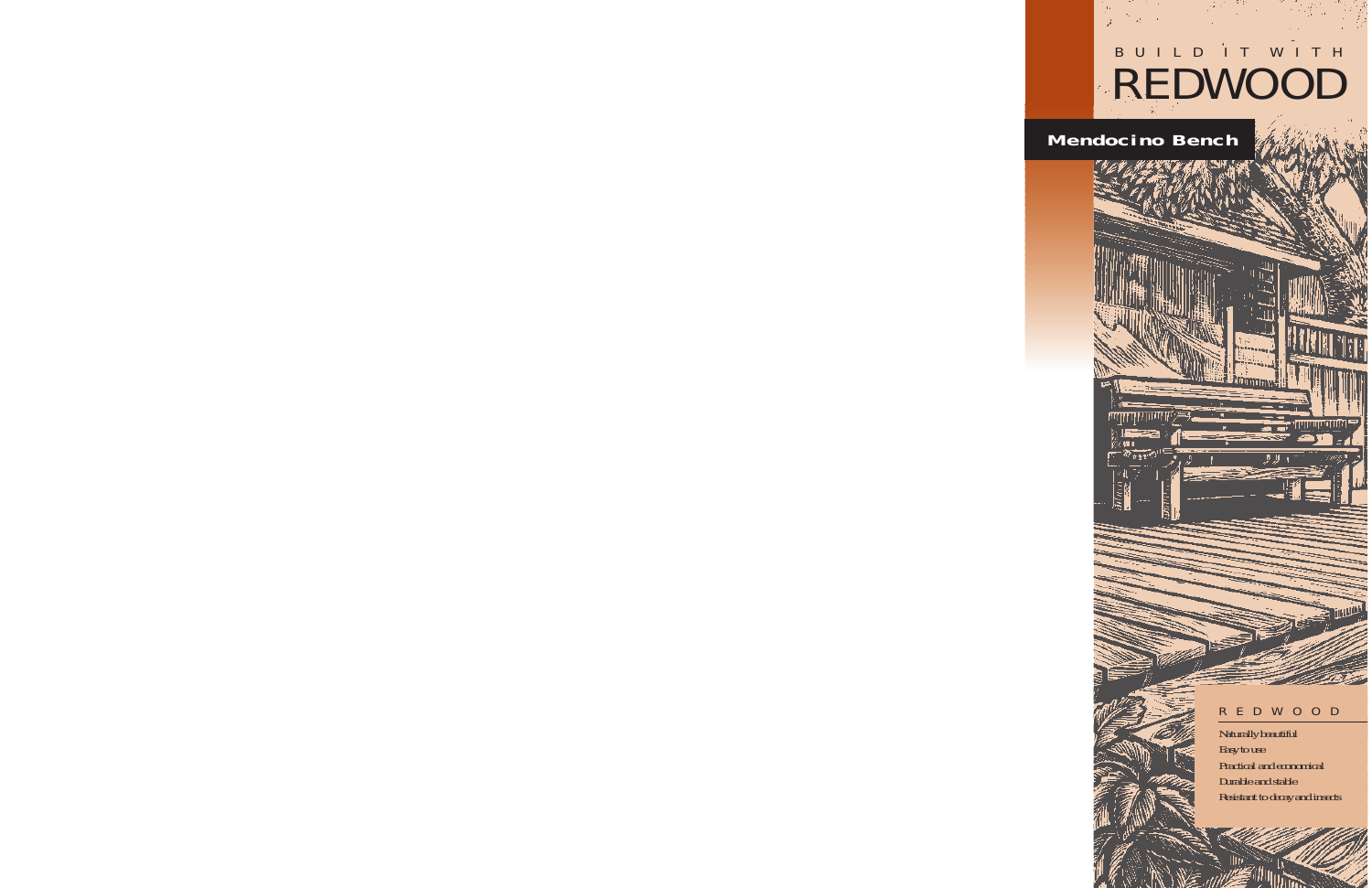### **Mendocino Bench** FREESTANDING BENCH

*5. Backrest supports* Trim the 2x4 backrest supports to a 10°angle at the top edge. The two end backrest supports start at the top of the 4x4 rear leg and trim to rest on top of the seat supports. The center backrest trims flush to the bottom edges of the two center seat supports.

Attach the end backrest supports to the inside of the 4x4 rear leg with two screws. The bottoms should fit snugly to the top of the seat supports and can be secured with screws driven at an angle from below.

**6. Top rail** Attach the 2x4 top rail to the rear legs with three deck screws at each end. Measure and trim the center backrest. Install between the seat supports and flush to the underside of the top rail. Secure with screws.

You should install the top rail before trimming and attaching the center backrest.

*7. Seat and backrest rails* Trim one 2x2 backrest rail to fit between the armrests. Trim the other 2x2 and 2x4 seat and backrest rails to six feet.

Install the front seat rail so that it overlaps the seat support by 1/2 inch, and attach with two deck screws at each joint. Attach the rear seat rail to each support with two deck screws. Adjust the spacing of the remaining seat rails before attaching.

Space the backrest rails equally, and attach to supports with a single screw at each 2x2 and two screws at each 2x4.

*4. Seat supports* The curved seat supports are made up of 2x4 lumber sandwiching either the 4x4 rear legs or the single 2x4 backrest support. To shape the curve, make a template for a 36-inch radius cut. Mark the cut to start 3 inches in from the front. Use a bandsaw to cut the radius to a depth of no more than  $1\frac{1}{4}$  inches. Finish the seat supports with a  $45^{\circ}$  bevel cut to match the armrests.

*End seat supports* Trim four 2x4s to 25<sup>1</sup>/2 inches. Attach the inside seat supports to the rear and front legs so they rest on the top edge of the 2x4 main braces. Attach the outside seat supports level with the inside ones.

Note that the end and center seat supports differ slightly in length and attachments.

| <b>Materials For 6-Foot Freestanding Bench</b> |                         |             |                        |  |  |
|------------------------------------------------|-------------------------|-------------|------------------------|--|--|
|                                                | Quantity                | <b>Size</b> | Length                 |  |  |
| Top, seat and backrest rails 6                 |                         | 2x4         | 6 feet                 |  |  |
| Seat and backrest rails                        | ĥ                       | 2x2         | 6 feet                 |  |  |
| Main braces                                    | $\overline{2}$          | 2x4         | 5 foot 9 inches        |  |  |
| Seat and backrest supports                     | 9                       | 2x4         | 26 inches              |  |  |
| <b>Front legs</b>                              | $\overline{2}$          | 4x4         | $20\frac{1}{2}$ inches |  |  |
| <b>Rear legs</b>                               | $\overline{2}$          | 4x4         | $30\frac{1}{2}$ inches |  |  |
| <b>Armrests</b>                                | $\overline{2}$          | 4x6         | 26 inches              |  |  |
| Deck screws                                    | $1-1\frac{1}{2}$ pounds |             | 3 and 4 inches         |  |  |

Build the 6-foot Freestanding Bench in the following order. Use only corrosion-resistant deck screws to prevent staining. Countersink and plug screw attachments.

*1. Armrests* Trim the front end of each 4x6 armrest at a 45° angle, beginning  $1\frac{1}{2}$  inches down from top. Notch the inside back of each armrest where it will wrap the rear leg. Finish with a 45° bevel cut. See armrest detail.

*2. Legs* Using 4-inch screws, attach armrests to 4x4 rear legs 24 inches up from the bottom. Attach armrests to front legs by driving two screws through the armrest and into the top of the leg.

*3. Main braces* Trim 2x4s for the main braces and attach to inside front and rear legs 11 inches from bottom.

> *Center seat supports* Trim the two center seat supports to 22 inches. Using a scrap piece of 2x4 as a temporary spacer for the backrest, attach these seat supports across the main braces flush with the back edge of the rear brace. Use two 3-inch screws for each joint, angled from below and inside. Remove the spacer.

*The clean, horizontal lines and rich redwood tones of this bench design reflect the simple beauty of Northern California. Comfortable and elegant with a gracefully curved seat and angled backrest, it offers a standing invitation to sit, relax and enjoy.*

*For both the Freestanding and the Built-In Railing Benches, use Construction Common or Deck Common, redwood grades that have a pleasing mix of heartwood and sapwood. Where increased decay resistance is needed,*







Plumb cut or trim at 10°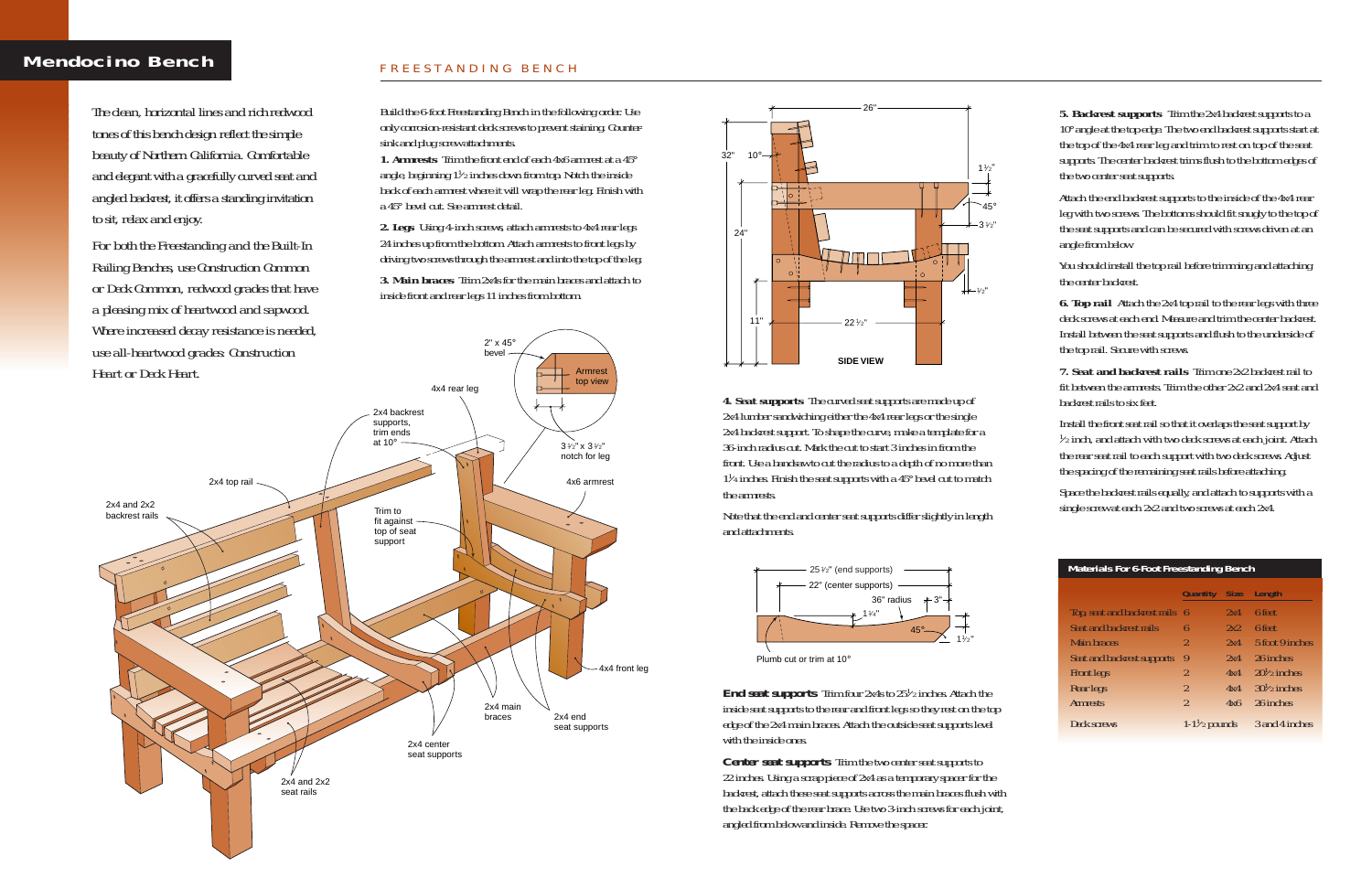#### BUILT-IN RAILING BENCH

This open-ended bench design adds comfortable railing seats to a new redwood deck. Plan to begin construction before finishing the deck board installation to allow access to the deck framing. If the deck surface is more than 30 inches from the ground, the top rail of the bench must be at least 36 inches off the deck or be in compliance with your local building code.

These plans are based on a 4-foot-long bench section. You can easily build a longer bench by adding a post for each additional 4 to 6 feet of bench length. Seat supports and legs are required every 2 to 3 feet.

The Built-In Railing Bench differs from the Freestanding Bench in several ways: it has no armrests and the seat supports are made from 4x4 lumber. Construct the Built-In Railing Bench in the order shown.

*1. Posts and legs* Install the 4x4 posts with machine bolts. Each post extends from the deck framing and is attached to either the rim joist or the deck joist with two  $\frac{1}{2}$ -inch by 6-inch machine bolts. See section detail.

#### *2. Seat supports*

Follow the instructions for the Freestanding Bench seat supports to measure and cut the curved seat radius. Trim all the 4x4 seat supports to 22 inches. Attach them to the front and rear legs using three 4-inch screws driven from the top.



#### **Materials For 4-Foot Built-In Bench Section**

|                                    | <b>Quantity</b>         | <b>Size</b> | Length                 |
|------------------------------------|-------------------------|-------------|------------------------|
| Top, seat and backrest rails       | 6                       | 2x4         | 4 feet                 |
| Seat and backrest rails            | 6                       | 2x2         | 4 feet                 |
| <b>Backrest supports</b>           | 4                       | 2x4         | 2 feet                 |
| <b>Seat supports</b>               | $\overline{\mathbf{2}}$ | 4x4         | 26 inches              |
| Front and rear legs                | 4                       | 4x4         | 11 inches              |
| <b>Posts</b>                       | $\overline{2}$          | 4x4         | $39\frac{1}{4}$ inches |
| Deck screws                        | $1-1\frac{1}{2}$ pounds |             | 3 and 4 inches         |
| Machine bolts, washers<br>and nuts | 4 sets                  |             | $\frac{1}{2}x6$ inches |



*3. Backrest supports* Trim both ends of each 2x4 double backrest support to 10°. Attach flush to the top of each 4x4 post and to the 4x4 seat supports.

*4. Top rail* Trim the 2x4 top rail to length and attach to posts with screws. Use bevel cuts at any butt joints to minimize gapping.

*5. Seat and backrest rails* Trim 2x2 and 2x4 seat and backrest rails to length and attach as described in the Freestanding Bench.

Contact the California Redwood Association for more great publications containing redwood technical and building information. Call us at 415 382-0662 for a complete literature list or to ask for any of the titles listed here:

| <b>Other Construction Tipsheets</b> | Also Available                  |
|-------------------------------------|---------------------------------|
| Deck Over Concrete                  | Deck Construction               |
| 8x10 Deck                           | Deck Grades, Nails and Finishes |
| Deck Around Tub                     | Design-A-Deck™ Plans Kit        |
| Shade Shelter                       | Fences for All Reasons          |
| Butcherblock Bench                  |                                 |
| 4x4 Planter                         |                                 |
| Sonoma Picnic Table                 |                                 |
| Lake Tahoe Gazebo                   |                                 |